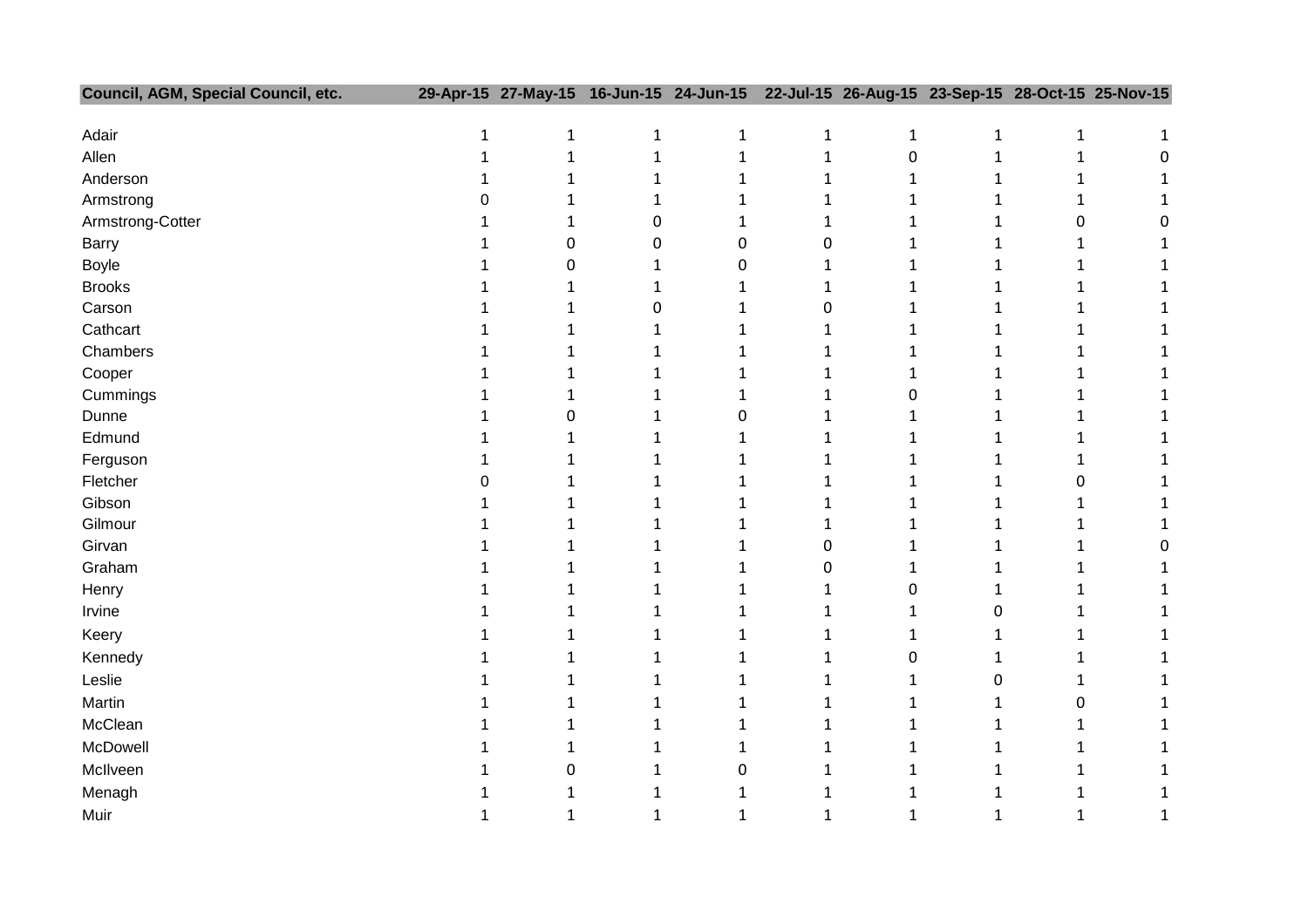| Roberts      |    |    |    |    |    | $\perp$ | 0  | 0  | 0  |
|--------------|----|----|----|----|----|---------|----|----|----|
| Robinson     |    |    |    |    |    |         |    |    |    |
| Smart        |    |    |    |    |    |         |    |    |    |
| Smith M      |    |    | 0  |    |    |         |    |    |    |
| Smith T      |    |    |    |    |    |         |    |    |    |
| Thompson     |    |    | 0  | ÷  |    |         |    |    |    |
| Walker       |    |    |    |    |    |         |    |    |    |
| Wilson       | 0  |    |    |    | 0  |         |    |    | ᅩ  |
| <b>TOTAL</b> | 37 | 36 | 35 | 36 | 35 | 36      | 37 | 36 | 36 |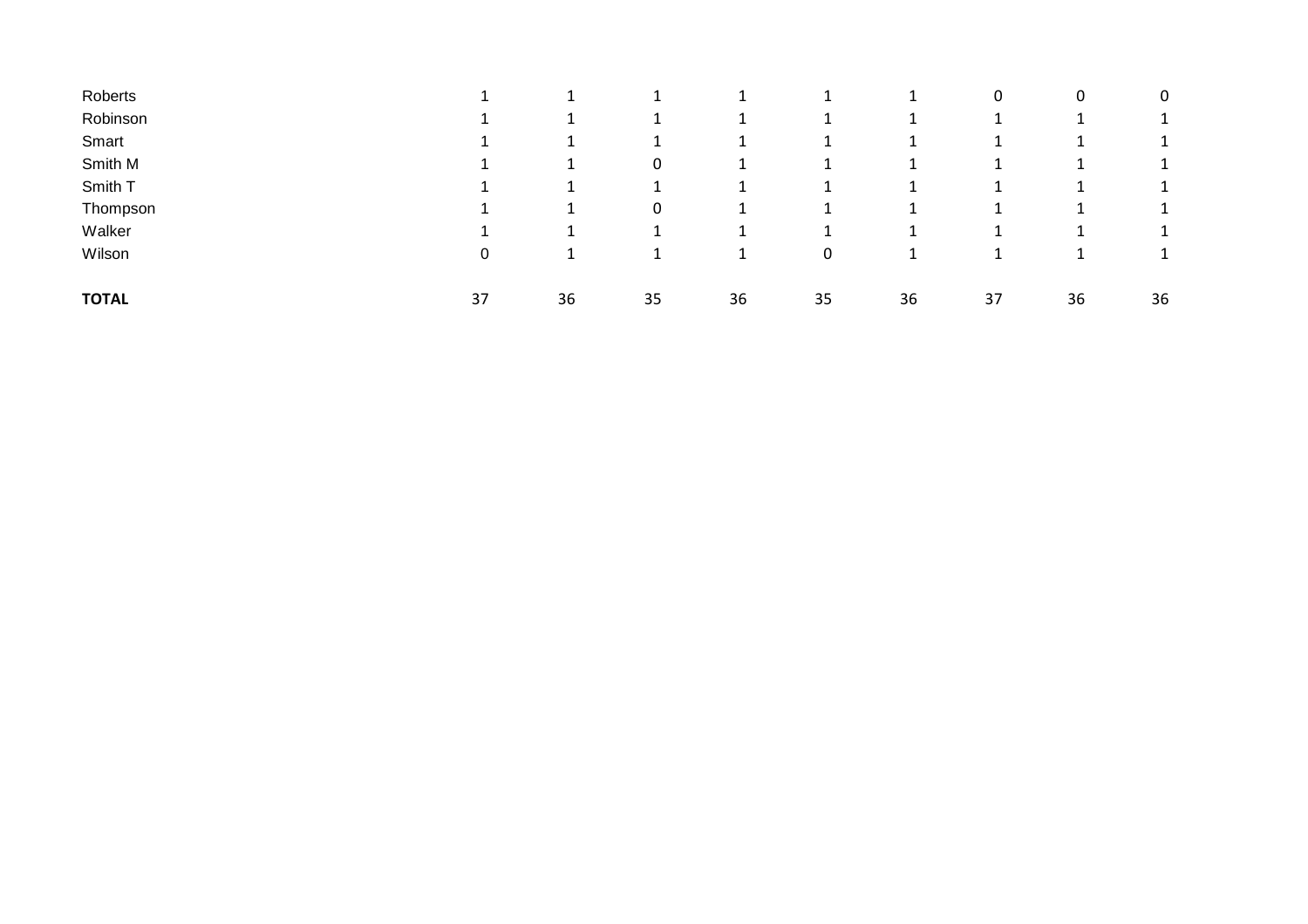|                |              | 17-Dec-15 27-Jan-16 24-Feb-16 11-Feb-16 23-Mar-16 |              |              |              |             |
|----------------|--------------|---------------------------------------------------|--------------|--------------|--------------|-------------|
|                |              |                                                   |              |              | <b>TOTAL</b> | PERCENTAGE  |
| $\mathbf{1}$   | $\mathbf{1}$ | $\mathbf{1}$                                      | $\mathbf{1}$ | $\mathbf{1}$ | 14           | 116.6666667 |
| $\mathbf{1}$   | $\mathbf{1}$ | $\mathbf{1}$                                      | $\mathbf{1}$ | $\mathbf{1}$ | 12           | 100         |
| $\overline{0}$ | $\mathbf{1}$ | $\mathbf{1}$                                      | $\mathbf 0$  | $\mathbf{1}$ | 12           | 100         |
| $\mathbf{1}$   | $\mathbf 1$  | $\mathbf{1}$                                      | $\mathbf{1}$ | $\mathbf{1}$ | 13           | 108.3333333 |
| $\mathbf 0$    | $\pmb{0}$    | $\mathbf{1}$                                      | $\mathbf 0$  | $\mathbf{1}$ | 8            | 66.6666667  |
| $\mathbf{1}$   | $\mathbf 0$  | $\mathbf{1}$                                      | $\mathbf 0$  | $\mathbf{1}$ | 8            | 66.6666667  |
| $\mathbf{1}$   | $\mathbf 1$  | $\mathbf{1}$                                      | $\mathbf{1}$ | $\mathbf{1}$ | 12           | 100         |
| $\mathbf{1}$   | $\mathbf 1$  | 1                                                 | $\mathbf 0$  | $\mathbf 1$  | 13           | 108.3333333 |
| $\mathbf{1}$   | $\mathbf 1$  | $\mathbf{1}$                                      | $\mathbf{1}$ | $\mathbf 0$  | 11           | 91.66666667 |
| $\mathbf{1}$   | $\mathbf 1$  | $\overline{1}$                                    | $\mathbf{1}$ | $\mathbf{1}$ | 14           | 116.6666667 |
| $\mathbf{1}$   | 1            | 1                                                 | $\mathbf 1$  | $\mathbf 1$  | 14           | 116.6666667 |
| $\mathbf{1}$   | 1            | $\mathbf{1}$                                      | $\mathbf{1}$ | $\mathbf{1}$ | 14           | 116.6666667 |
| $\mathbf{1}$   | $\mathbf{1}$ | $\mathbf{1}$                                      | $\mathbf 0$  | $\mathbf{1}$ | 12           | 100         |
| $\mathbf{1}$   | 1            | $\mathbf{1}$                                      | $\mathbf 0$  | $\mathbf{1}$ | 11           | 91.66666667 |
| $\mathbf{1}$   | 1            | $\mathbf{1}$                                      | $\mathbf{1}$ | $\mathbf 0$  | 13           | 108.3333333 |
| $\mathbf 0$    | $\mathbf 1$  | $\overline{1}$                                    | $\mathbf 0$  | $\mathbf{1}$ | 12           | 100         |
| $\mathbf{1}$   | $\mathbf 1$  | $\overline{1}$                                    | $\mathbf{1}$ | $\mathbf{1}$ | 12           | 100         |
| $\mathbf{1}$   | 1            | 1                                                 | 1            | $\mathbf 1$  | 14           | 116.6666667 |
| $\mathbf{1}$   | 1            | 1                                                 | $\mathbf{1}$ | $\mathbf 0$  | 13           | 108.3333333 |
| $\mathbf{1}$   | $\mathbf{1}$ | $\mathbf{1}$                                      | $\mathbf 0$  | $\mathbf{1}$ | 11           | 91.66666667 |
| 1              | $\mathbf 1$  | $\mathbf{1}$                                      | $\mathbf{1}$ | $\mathbf{1}$ | 13           | 108.3333333 |
| $\mathbf{1}$   | 1            | 1                                                 | $\mathbf 1$  | $\mathbf 1$  | 13           | 108.3333333 |
| $\mathbf{1}$   | $\mathbf{1}$ | $\mathbf{1}$                                      | $\mathbf 0$  | $\mathbf{1}$ | 12           | 100         |
| $\mathbf{1}$   | 1            | 1                                                 | $\mathbf 0$  | $\mathbf{1}$ | 13           | 108.3333333 |
| $\mathbf{1}$   | $\mathbf{1}$ | $\mathbf 0$                                       | $\mathbf{1}$ | $\mathbf{1}$ | 12           | 100         |
| $\mathbf{1}$   | $\mathbf 0$  | $\mathbf{1}$                                      | $\mathbf 0$  | $\mathbf 0$  | 10           | 83.33333333 |
| 1              | 1            | 0                                                 | 0            | 1            | 11           | 91.66666667 |
| $\mathbf{1}$   | $\mathbf{1}$ | $\mathbf{1}$                                      | $\mathbf{1}$ | $\mathbf{1}$ | 14           | 116.6666667 |
| 1              | $\pmb{0}$    | 1                                                 | $\mathbf{1}$ | $\mathbf{1}$ | 13           | 108.3333333 |
| $\mathbf{1}$   | 1            | 1                                                 | $\mathbf{1}$ | $\mathbf 0$  | 11           | 91.66666667 |
| $\mathbf{1}$   | 1            | $\mathbf 1$                                       | $\mathbf 1$  | $\mathbf 1$  | 14           | 116.6666667 |
| $\mathbf{1}$   | 1            | 1                                                 | $\mathbf 0$  | 1            | 13           | 108.3333333 |

I